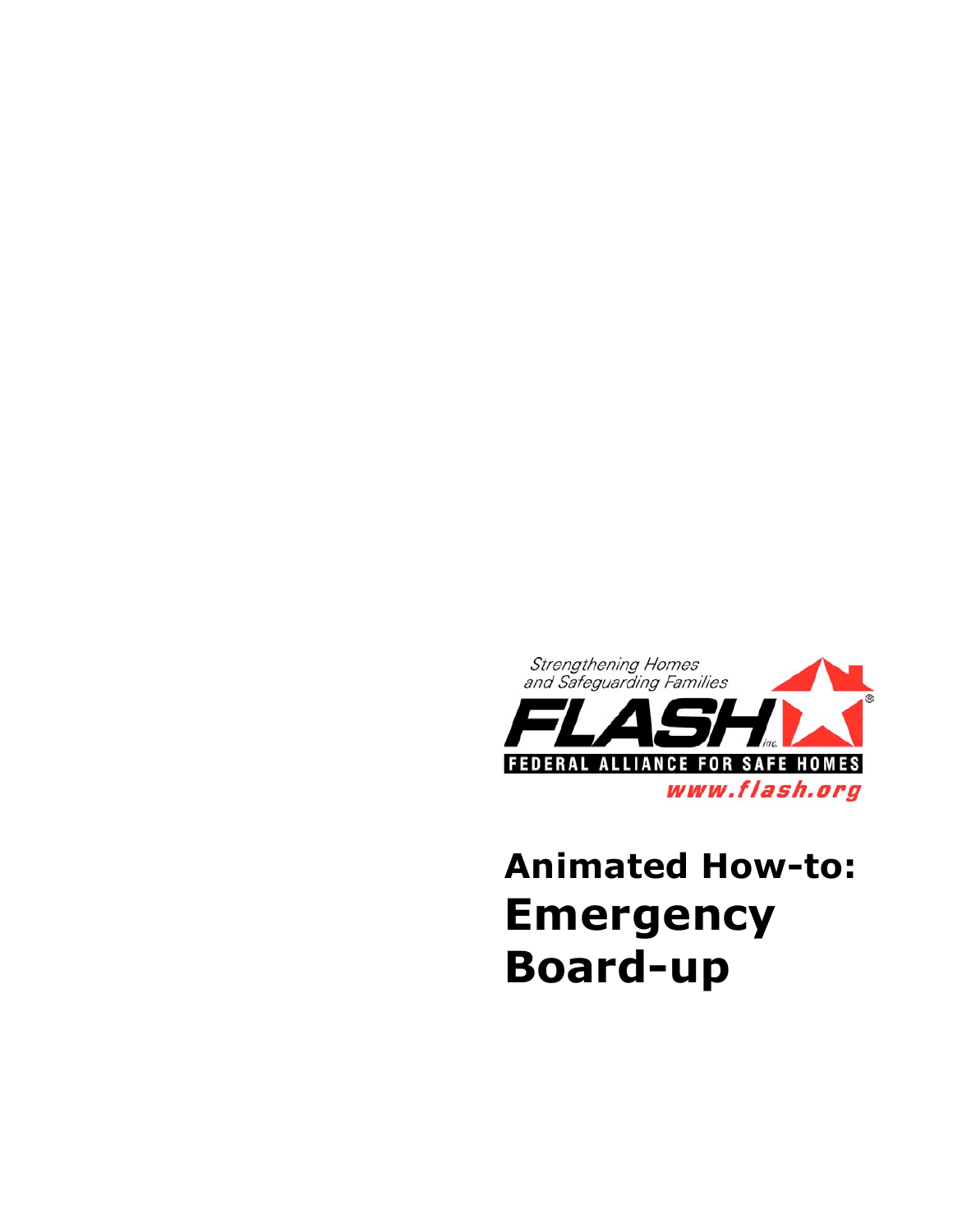

## **Emergency Board-Up: Making and Installing Plywood Shutters**

If your home is not protected by impactresistant windows and doors; or impact resistant shutters or panels; consider building your own temporary emergency panels.

**Step One: Plan the Project.**

Count and measure each window and door that has glass including French doors, sliding glass doors as well as skylights. You might also want to include roof and gable end vents or any opening that if damaged would allow wind to enter your home.

Measure each opening horizontally inside the exterior trim and vertically from the sill to the bottom of the top trim.

Add eight inches to both the height and width to provide a four-inch overlap on all sides.

When measuring a window with an extended sill measure from the top of the sill to the top of the window and add four inches instead of eight.



Sheets of plywood are generally 4 feet by 8 feet. This will help determine how many sheets to buy. Be sure to purchase plywood that is 5/8 inch or greater, exterior grade (CDX).



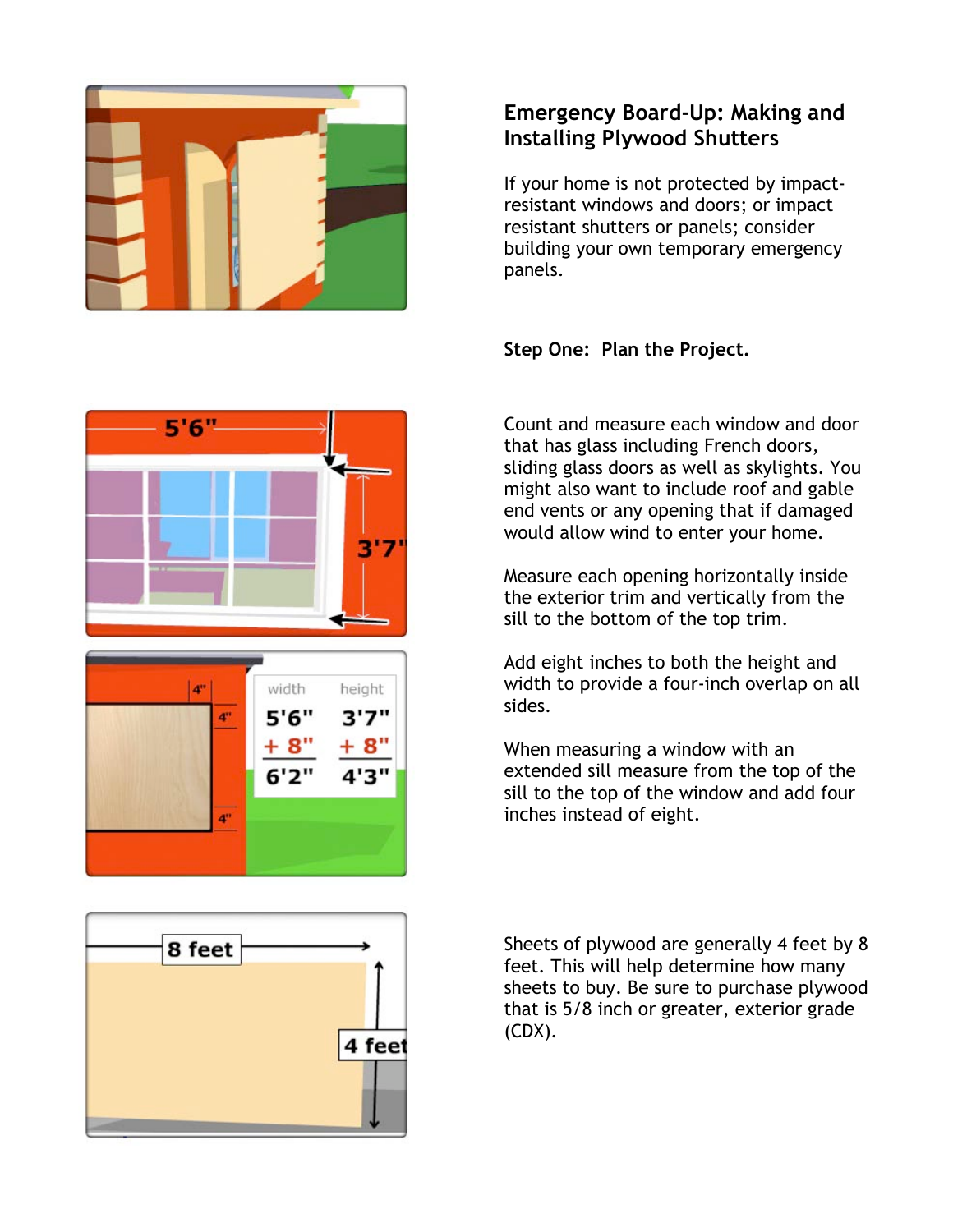

## **Step Two: Assemble Your Tools and Hardware.**

You will need a circular saw, drill and drill bits, hammer and wrench, work gloves and safety goggles for this project.



You will also need an assortment of hardware including bolts, wood or masonry anchors, nuts and large washers. A range of bolts may be used because different bolts will be needed for wood frame versus masonry homes.



Wood Homes use lag screws and plastic coated permanent anchors

Masonry Homes use expansion bolts and galvanized permanent expansion anchors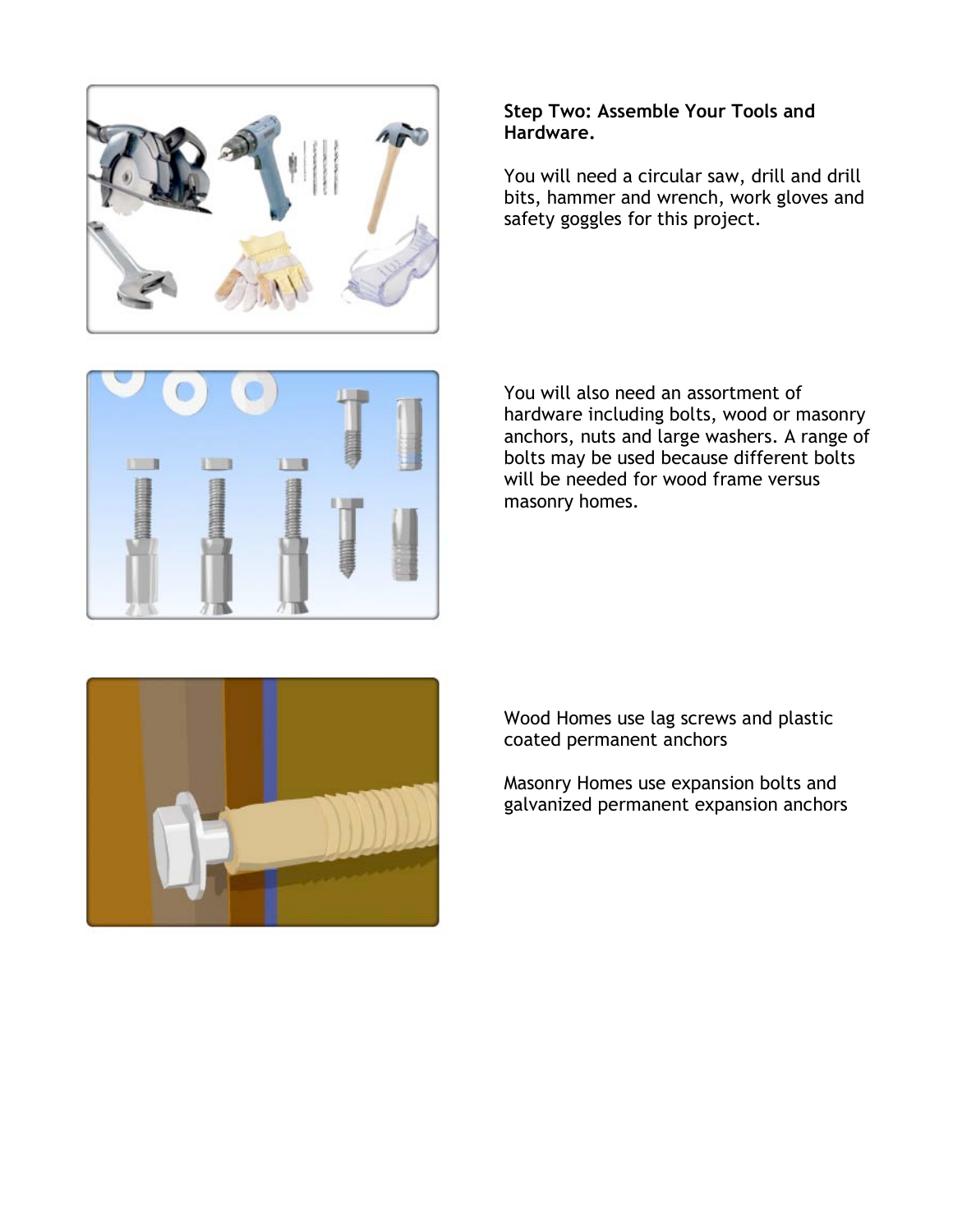





## **Step Three: Get Started**

Having someone help you with this project will make things a lot easier.

First drill holes in the same diameter as the bolts or screws, 2-inches in from the edges of the plywood at each corner and at 12 inch intervals around the panel.

Next hold the plywood firmly in place over the opening to mark where to drill mounting holes.

If the window sill is flush to the wall, secure the plywood on all four sides.

If the window sill extends out at the bottom, secure the plywood on the top and sides.

For windows 3 feet by 4 feet or smaller installed on a wood frame house, use 1/4 inch lag screws and plastic coated permanent anchors.

The lag screws should penetrate the wall and frame surrounding the window at least 1 3/4 inches. For larger windows, use 3/8 inch lag screws that penetrate the wall and frame surrounding the window at least 2 1/2 inches.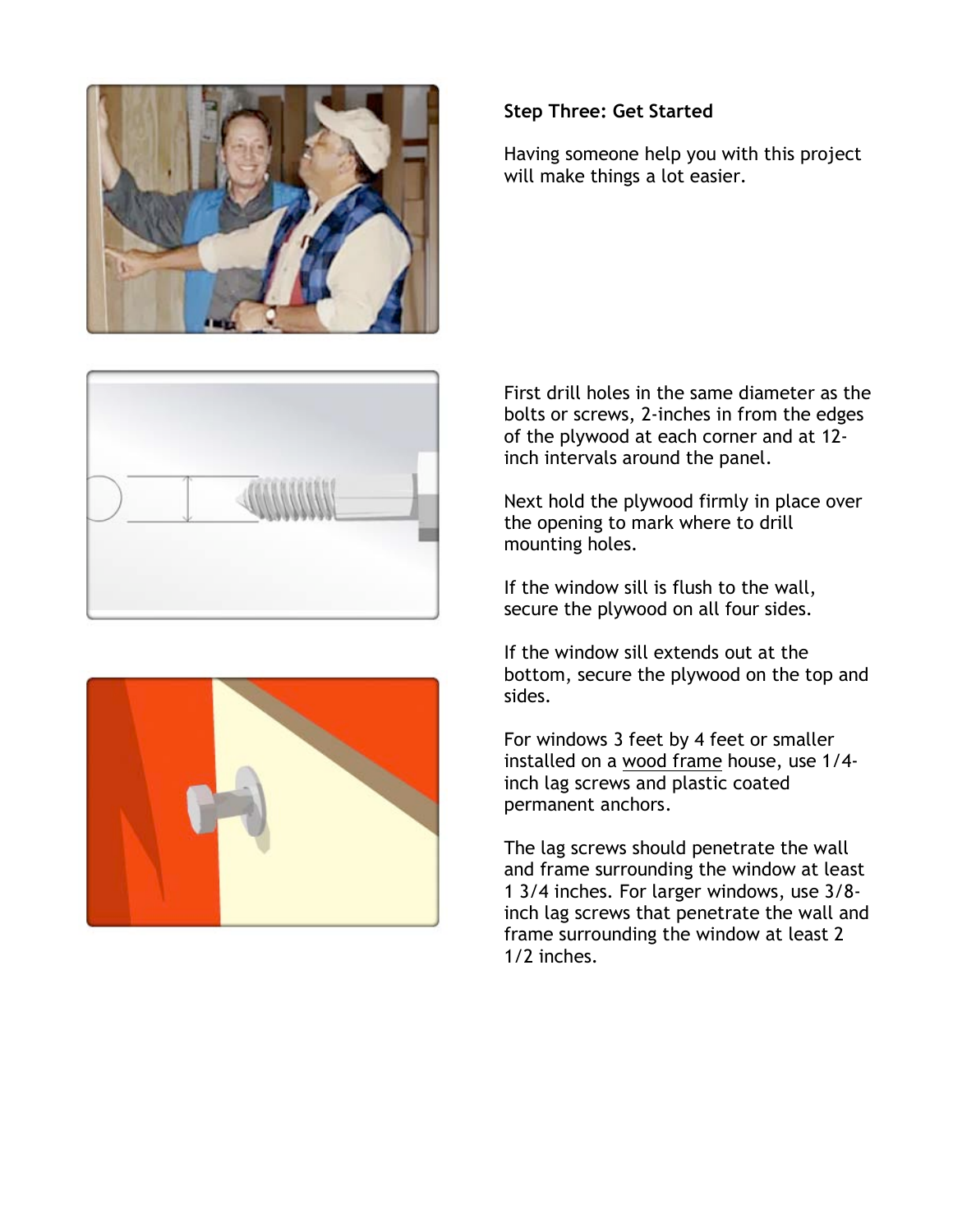

For windows 3 feet by 4 feet or smaller installed on a masonry house, use 1/4 inch expansion bolts and galvanized permanent expansion anchors.

The expansion bolts should penetrate the wall at least 1 1/2 inches. For larger windows, use 3/8-inch expansion bolts that penetrate the wall at least 1 1/2 inches.



If a window or door is larger than a sheet of plywood, you will need to join the panels with 2X4 bracing along the entire seam.



Attach the 2X4s to the outside of the plywood panel with 10 gauge, 2 inch long galvanized screws (exterior deck screws) spaced every 4 inches.

Use the widest side of the 2X4 to run the length of the entire seam.